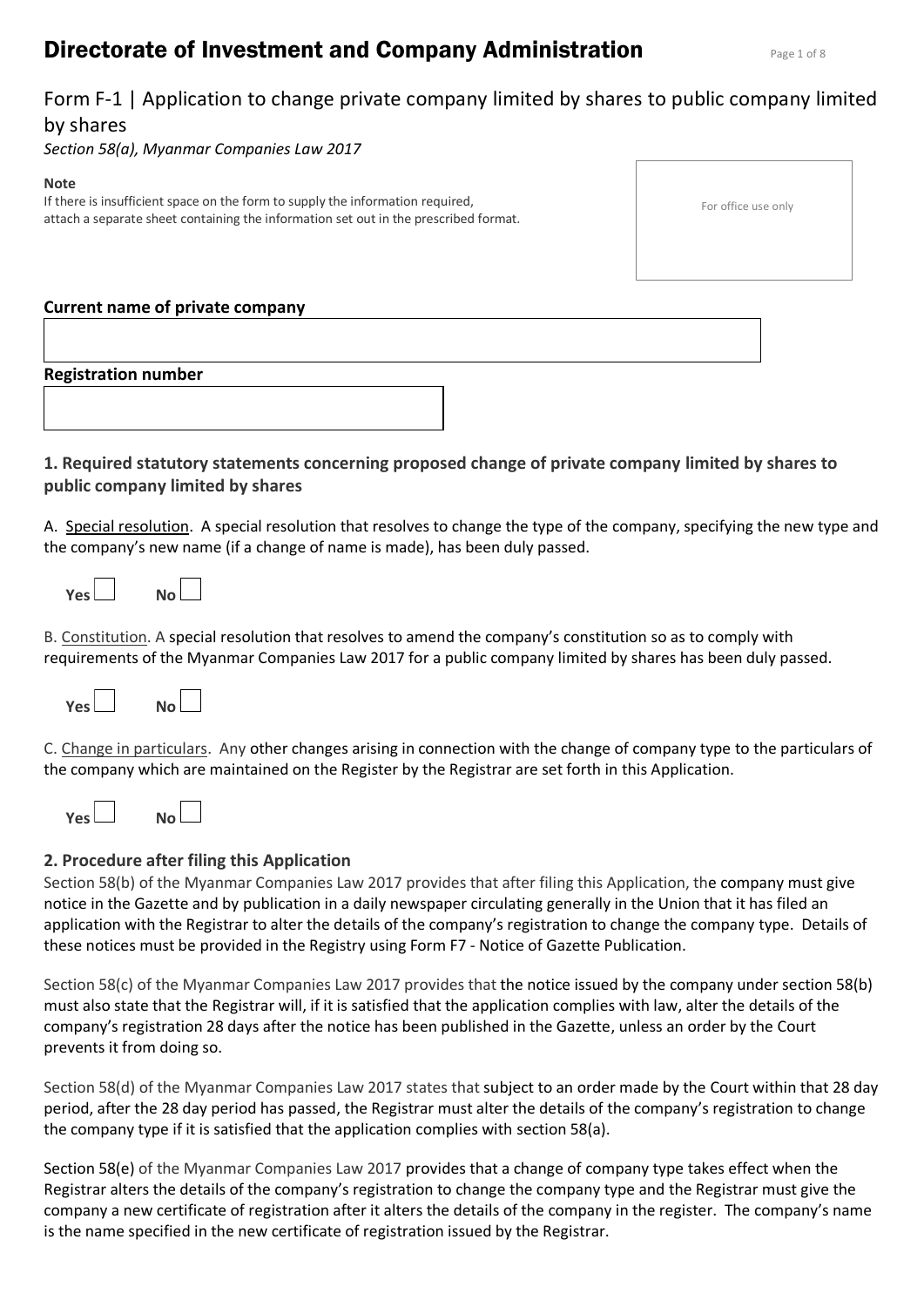#### **3. Proposed new name of company**

*Note: must have "Public Company Limited" or "PCL" as the last words of its name*

#### **Proposed name of company in English (required)**

#### **Proposed name of company in Myanmar language (optional)**

If the proposed name of company is identical to, or closely resembles, the name of a company which is already registered, the name can only be used if the other company is in the course of being dissolved and a copy of the dissolving company's consent is attached to this Application, if applicable.

## **4. Upon the change company will be a foreign company: Yes**  $\Box$  **No**

A "foreign company" means a company incorporated in the Union in which an overseas corporation or other foreign person (or *combination of them) owns or controls, directly or indirectly, an ownership interest of more than thirty-five per cent.*

### **5. Name, address and other information for each director**

*By signing this Application, the Company affirms that the persons named below are the directors of the company.* 

#### *The Company attests that each person named as a Director has consented in writing to act in this capacity.*

- *Notes 1) The company must hold evidence of each director's written consent with the company records.*
	- *2) The company must have at least three directors, at least one of whom must be a Myanmar citizen who is ordinarily resident in the Union.*
	- *3) You must provide the name and address for each director in English. You may also provide the name in Myanmar language.*
	- *4) If there are more than 3 directors please submit additional pages with this Application that contain the required information.*
	- *5) A copy of each director's national registration card (N.R.C) for Myanmar citizens and passport for foreign citizens must be attached to this Application.*

## **A. First director**

#### **Full name in English (required)**

**Former name of this person, if applicable, in English**

**Full name in Myanmar (optional)**

**Former name of this person, if applicable, in Myanmar language (optional)**

**Nationality N.R.C. (for Myanmar citizens) / Passport (for foreign citizens only)**

**Other nationalities, if applicable**

**Business occupation, if any**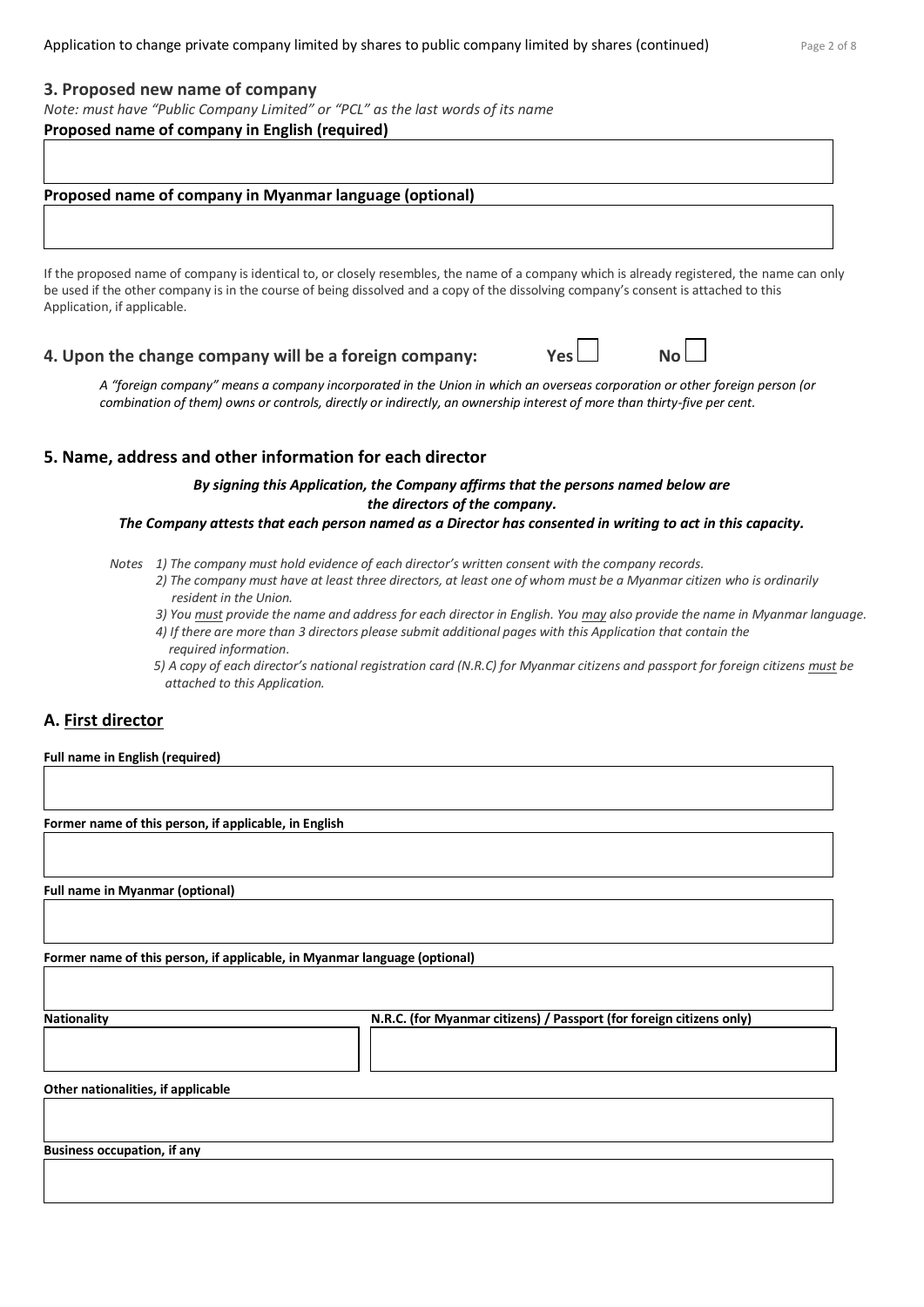| Gender                            | Date of birth                                                                    |         |                     |
|-----------------------------------|----------------------------------------------------------------------------------|---------|---------------------|
| Female<br>Male                    |                                                                                  |         |                     |
|                                   | Usual residential address for this director in English (required)                |         |                     |
|                                   | Street number and street name                                                    |         |                     |
|                                   |                                                                                  |         |                     |
|                                   |                                                                                  |         |                     |
| Unit, level, etc. (if applicable) |                                                                                  |         |                     |
|                                   |                                                                                  |         |                     |
|                                   |                                                                                  |         |                     |
| Quarter/City/Township             |                                                                                  |         |                     |
|                                   |                                                                                  |         |                     |
|                                   |                                                                                  |         |                     |
| State/Region                      |                                                                                  | Country | Postcode (optional) |
|                                   |                                                                                  |         |                     |
|                                   |                                                                                  |         |                     |
|                                   |                                                                                  |         |                     |
|                                   | Email address (optional, but an email is required to receive notifications)      |         |                     |
|                                   |                                                                                  |         |                     |
|                                   |                                                                                  |         |                     |
|                                   | Phone Number (optional, but a phone number is required to receive notifications) |         |                     |
|                                   |                                                                                  |         |                     |

# **B. Second director**

# **Full name in English (required)**

| Former name of this person, if applicable, in English |                                                                           |
|-------------------------------------------------------|---------------------------------------------------------------------------|
|                                                       |                                                                           |
|                                                       |                                                                           |
| <b>Full name in Myanmar (optional)</b>                |                                                                           |
|                                                       |                                                                           |
|                                                       |                                                                           |
|                                                       | Former name of this person, if applicable, in Myanmar language (optional) |
|                                                       |                                                                           |
|                                                       |                                                                           |
| <b>Nationality</b>                                    | N.R.C. (for Myanmar citizens) / Passport (for foreign citizens only)      |
|                                                       |                                                                           |
|                                                       |                                                                           |
| Other nationalities, if applicable                    |                                                                           |
|                                                       |                                                                           |
|                                                       |                                                                           |
| <b>Business occupation, if any</b>                    |                                                                           |
|                                                       |                                                                           |
|                                                       |                                                                           |
| Gender                                                | Date of birth                                                             |
| Female<br>Male                                        |                                                                           |
|                                                       |                                                                           |
|                                                       |                                                                           |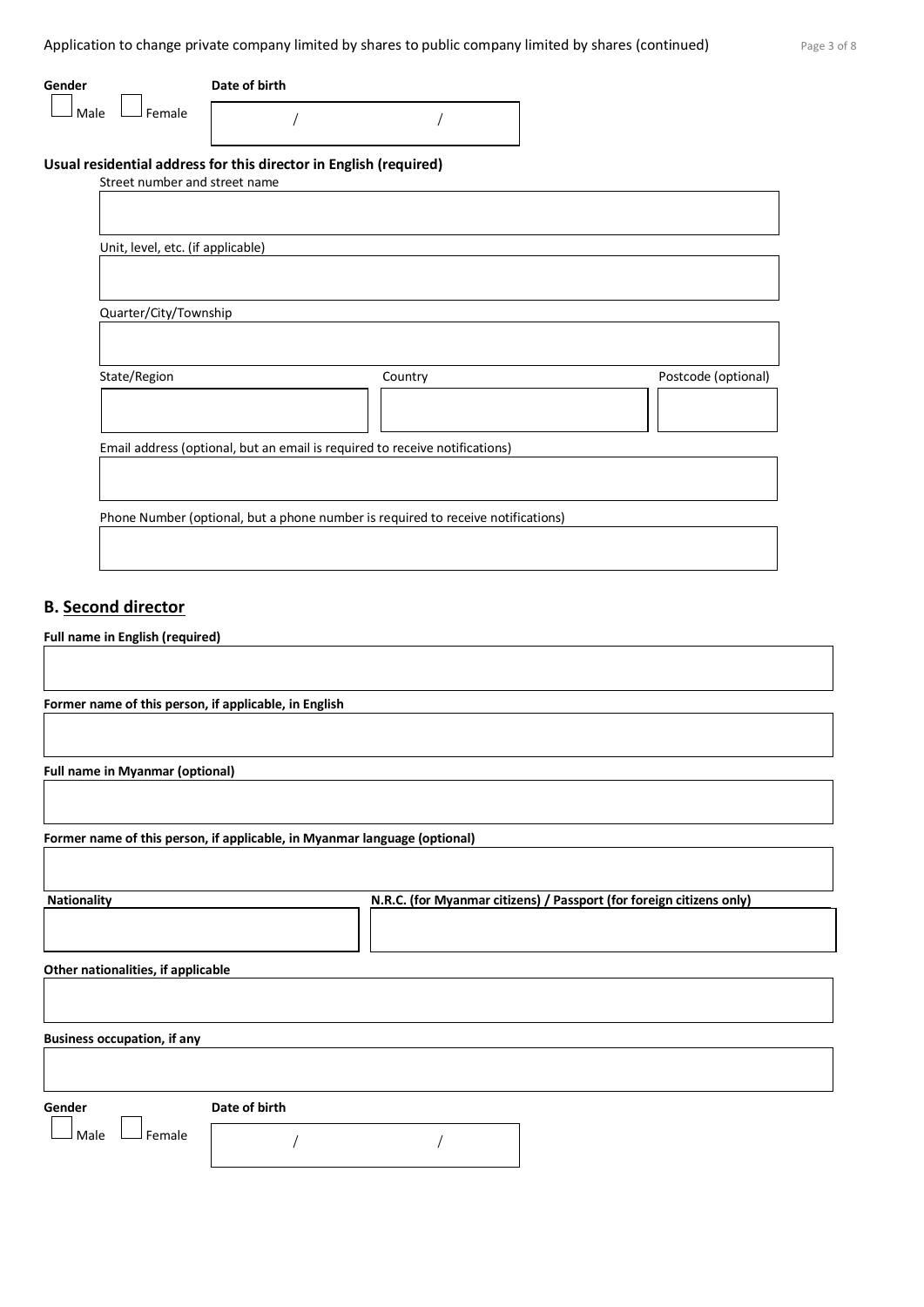# **Usual residential address for this director in English (required)**

| Street number and street name     |                                                                                  |                     |
|-----------------------------------|----------------------------------------------------------------------------------|---------------------|
|                                   |                                                                                  |                     |
|                                   |                                                                                  |                     |
| Unit, level, etc. (if applicable) |                                                                                  |                     |
|                                   |                                                                                  |                     |
|                                   |                                                                                  |                     |
| Quarter/City/Township             |                                                                                  |                     |
|                                   |                                                                                  |                     |
|                                   |                                                                                  |                     |
| State/Region                      | Country                                                                          | Postcode (optional) |
|                                   |                                                                                  |                     |
|                                   |                                                                                  |                     |
|                                   | Email address (optional, but an email is required to receive notifications)      |                     |
|                                   |                                                                                  |                     |
|                                   |                                                                                  |                     |
|                                   | Phone Number (optional, but a phone number is required to receive notifications) |                     |
|                                   |                                                                                  |                     |
|                                   |                                                                                  |                     |
|                                   |                                                                                  |                     |

# **C. Third director**

**Full name in English (required)**

**Former name of this person, if applicable, in English**

**Full name in Myanmar (optional)**

**Former name of this person, if applicable, in Myanmar language (optional)**

| <b>Nationality</b>                                                | N.R.C. (for Myanmar citizens) / Passport (for foreign citizens only) |
|-------------------------------------------------------------------|----------------------------------------------------------------------|
|                                                                   |                                                                      |
|                                                                   |                                                                      |
|                                                                   |                                                                      |
| Other nationalities, if applicable                                |                                                                      |
|                                                                   |                                                                      |
|                                                                   |                                                                      |
| <b>Business occupation, if any</b>                                |                                                                      |
|                                                                   |                                                                      |
|                                                                   |                                                                      |
|                                                                   |                                                                      |
| Date of birth<br>Gender                                           |                                                                      |
|                                                                   |                                                                      |
| Female<br>Male                                                    |                                                                      |
|                                                                   |                                                                      |
| Usual residential address for this director in English (required) |                                                                      |
| Street number and street name                                     |                                                                      |
|                                                                   |                                                                      |
|                                                                   |                                                                      |
|                                                                   |                                                                      |
| Unit, level, etc. (if applicable)                                 |                                                                      |
|                                                                   |                                                                      |
|                                                                   |                                                                      |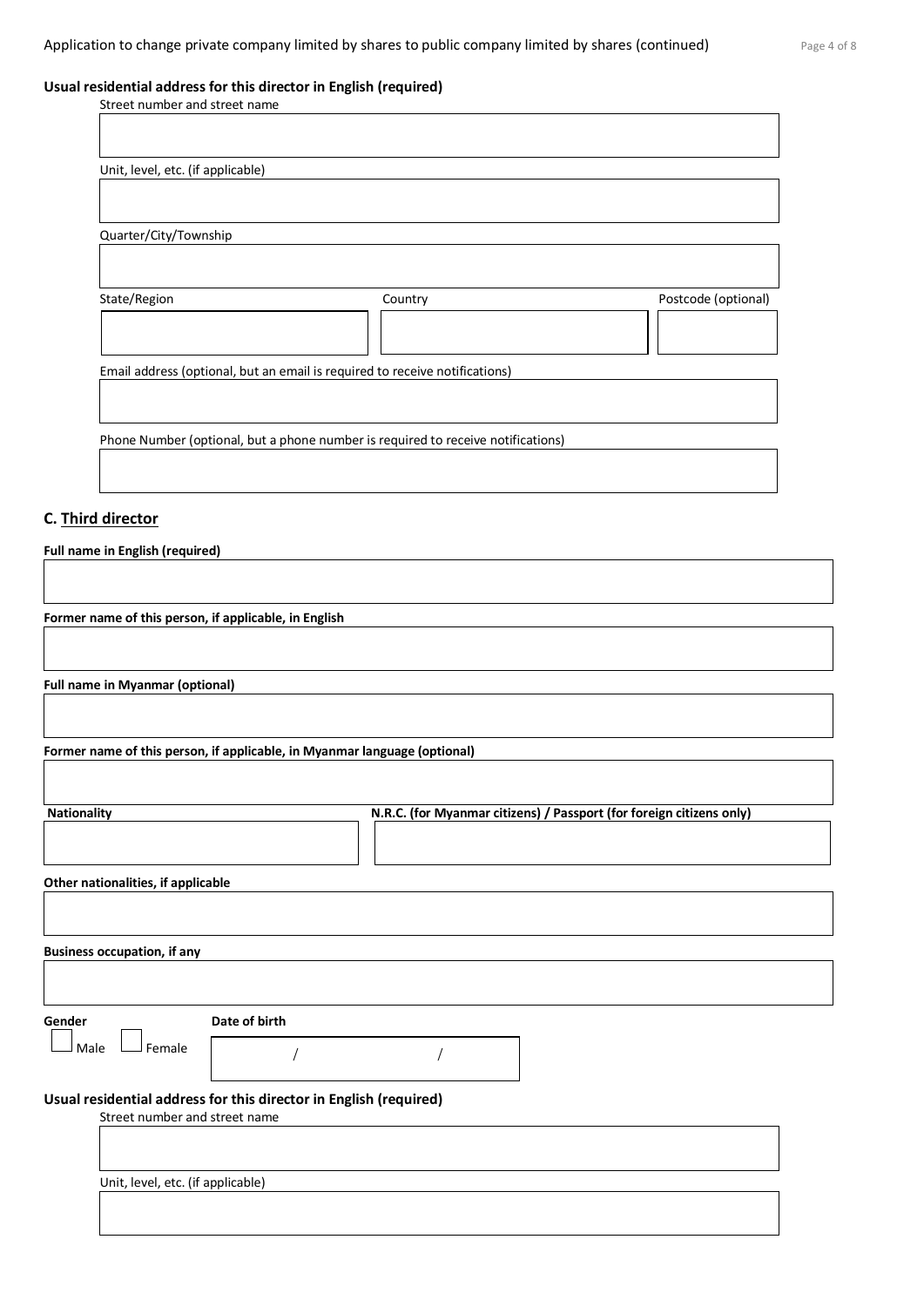| Quarter/City/Township |                                                                                  |                     |
|-----------------------|----------------------------------------------------------------------------------|---------------------|
|                       |                                                                                  |                     |
| State/Region          | Country                                                                          | Postcode (optional) |
|                       | Email address (optional, but an email is required to receive notifications)      |                     |
|                       | Phone Number (optional, but a phone number is required to receive notifications) |                     |
|                       |                                                                                  |                     |

# **6. Name, address and other information for secretary, if applicable**

A company may have a secretary, but this is not required.

### *By signing this Application, the company affirms that the person named below is the secretary of the company. The company attests that the person named as secretary has consented in writing to act in this capacity.*

*Note: 1) The company must hold evidence of the secretary's written consent with the company records. 2) A copy of the secretary's national registration card (N.R.C) for Myanmar citizens and passport for foreign citizens must be attached to this Application.* 

**Full name in English (required)**

**Former name of this person, if applicable, in English**

**Full name in Myanmar (optional)**

**Former name of this person, if applicable, in Myanmar language (optional)**

| <b>Nationality</b>                              |               | N.R.C. (for Myanmar citizens) / Passport (for foreign citizens only) |  |  |
|-------------------------------------------------|---------------|----------------------------------------------------------------------|--|--|
|                                                 |               |                                                                      |  |  |
| Other nationalities, if applicable              |               |                                                                      |  |  |
|                                                 |               |                                                                      |  |  |
| <b>Business occupation, if any</b>              |               |                                                                      |  |  |
|                                                 |               |                                                                      |  |  |
| Gender                                          | Date of birth |                                                                      |  |  |
| Female<br>Male                                  |               |                                                                      |  |  |
| Usual residential address in English (required) |               |                                                                      |  |  |
| Street number and street name                   |               |                                                                      |  |  |
|                                                 |               |                                                                      |  |  |
| Unit, level, etc. (if applicable)               |               |                                                                      |  |  |
|                                                 |               |                                                                      |  |  |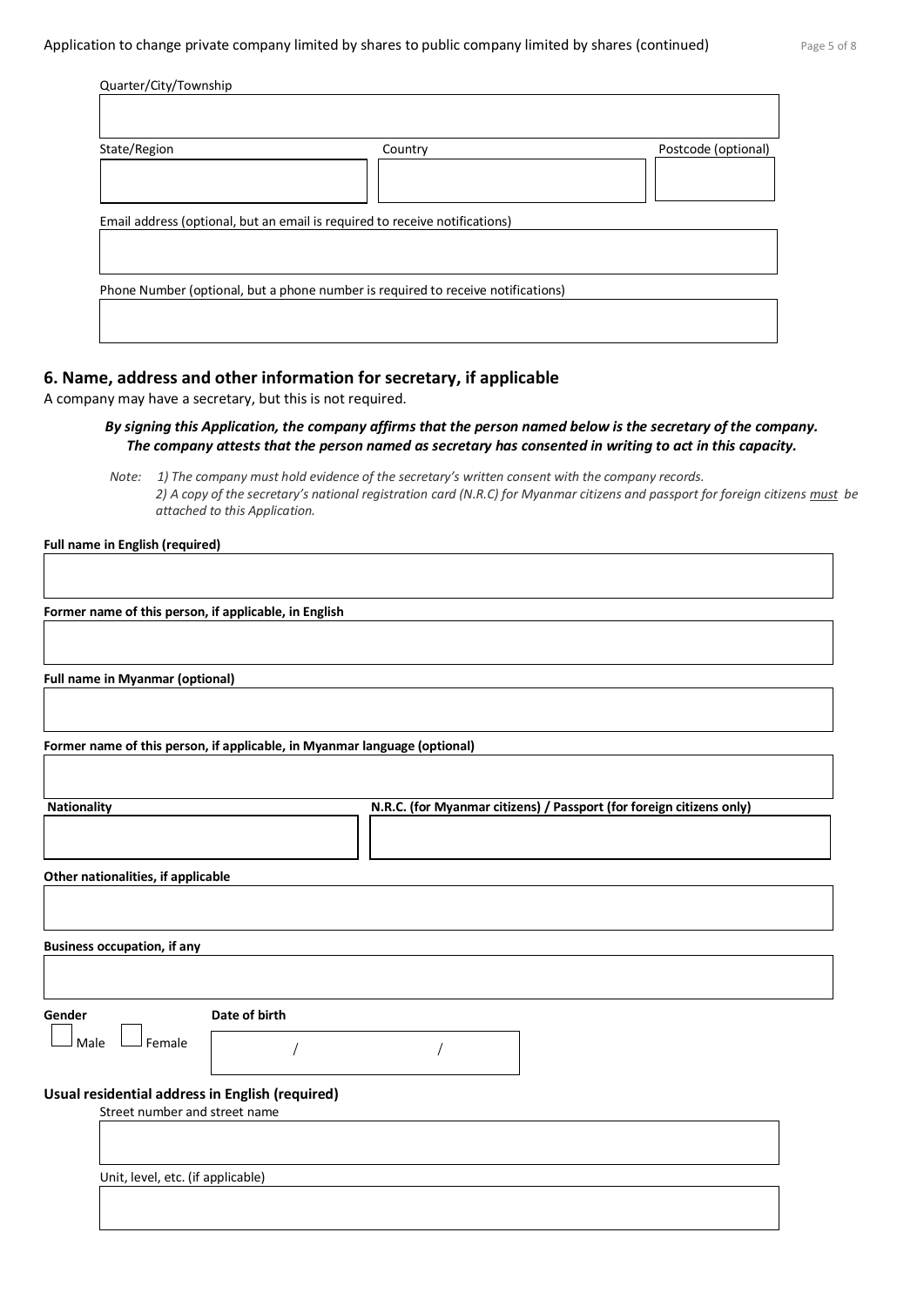| Quarter/City/Township |         |                     |
|-----------------------|---------|---------------------|
|                       |         |                     |
| State/Region          | Country | Postcode (optional) |
|                       |         |                     |
| Email address         |         |                     |
|                       |         |                     |
| Phone Number          |         |                     |

# **7. Registered office address in English**

| Street number and street name     |         |                     |
|-----------------------------------|---------|---------------------|
|                                   |         |                     |
|                                   |         |                     |
| Unit, level, etc. (if applicable) |         |                     |
|                                   |         |                     |
|                                   |         |                     |
|                                   |         |                     |
| Quarter/City/Township             |         |                     |
|                                   |         |                     |
|                                   |         |                     |
| State/Region                      | Country | Postcode (optional) |
|                                   |         |                     |
|                                   |         |                     |
|                                   |         |                     |

# **8. Address of principal place of business in the Union in English (if different to registered office)**

| Street number and street name     |         |                     |
|-----------------------------------|---------|---------------------|
|                                   |         |                     |
|                                   |         |                     |
| Unit, level, etc. (if applicable) |         |                     |
|                                   |         |                     |
|                                   |         |                     |
| Quarter/City/Township             |         |                     |
|                                   |         |                     |
|                                   |         |                     |
| State/Region                      | Country | Postcode (optional) |
|                                   |         |                     |
|                                   |         |                     |
|                                   |         |                     |

## **9. Share capital**

**A. Total number of shares of all classes to be issued by the company:**

**B. The currency in which the company's share capital is to be denominated: (MMK or USD)**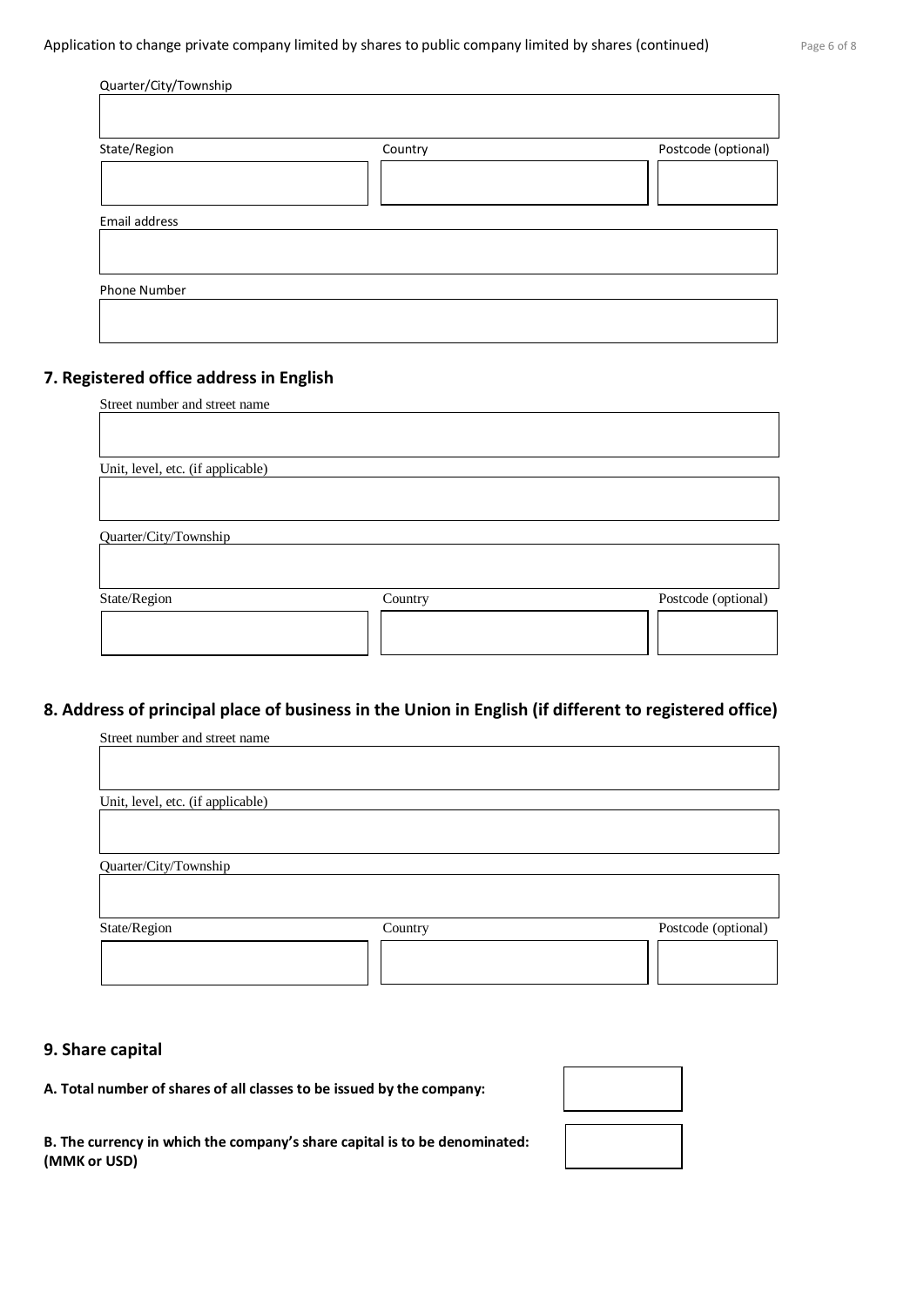## **C. Does the company have an ultimate holding company?** Yes | | No

*This question only applies if the company has a member which is a corporate entity. "Ultimate holding company", in relation to a body corporate, means a body corporate that is a holding company of the first-mentioned body corporate and is itself not a subsidiary of any body corporate.*

#### **Name of ultimate holding company**

**Registration number (if applicable) Jurisdiction of incorporation**

#### **D. Share capital structure**

| Share class code | Full title of class if not listed in the share<br>class code table below | Total number<br>of shares | Total amount paid on<br>these shares (if<br>applicable) | Total amount unpaid<br>on these shares (if<br>applicable) |
|------------------|--------------------------------------------------------------------------|---------------------------|---------------------------------------------------------|-----------------------------------------------------------|
|                  |                                                                          |                           |                                                         |                                                           |
|                  |                                                                          |                           |                                                         |                                                           |
|                  |                                                                          |                           |                                                         |                                                           |

*The following are standard share codes that may be used to complete the table above. If the company will have a class of shares that does not appear in this table below please enter the full title of the class in the space provided above.*

| Share class code | <b>Full title of share class</b> |
|------------------|----------------------------------|
| <b>ORD</b>       | Ordinary                         |
| Α                | Class A shares                   |
| B                | Class B shares                   |
|                  | Class C shares                   |
| <b>EMP</b>       | Employee's shares                |
| <b>MGM</b>       | Management shares                |
| <b>RED</b>       | Redeemable shares                |
| PRF              | Preference shares                |
| <b>REDP</b>      | Redeemable-Preference shares     |

#### **10. Members**

#### **1. Number of members**

A public company may have any number of members.

#### **2. List of members**

The company must attach to this Application a list of members which includes the following information:

a) If the member is a natural person, provide their full legal name and address in English, nationality, N.R.C (for Myanmar citizens) or passport number (for foreign citizens), gender and date of birth.

b) If the member is another entity registered in the Union (such as another company or registered overseas corporation), provide the entity name and registration number.

c) If the member is an entity that is not registered in the Union (such as a non-registered overseas company), provide the entity name, registration number (if any), address, jurisdiction, and contact person information.

d) For every member, state the number and class of shares to be issued to that member and the amount that member agrees to pay for each share. Please submit additional pages containing all required information for members with this Application.

#### *By signing this Application, the company hereby certifies that the company has attached a true and correct list of members and attests that each person named as a member has consented in writing to act in this capacity and subscribe for the shares to be allotted to them.*